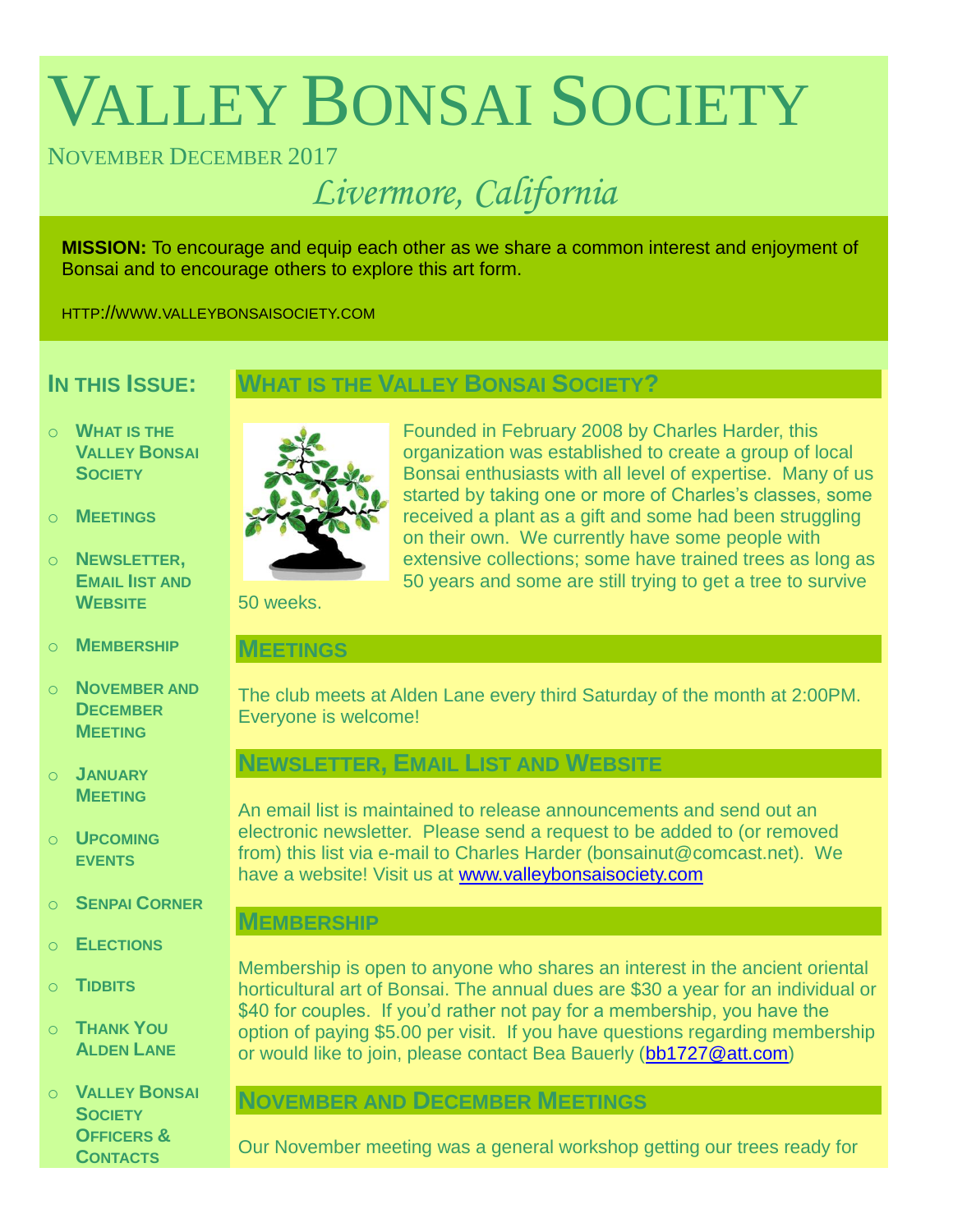winter. There was a tree that needed an emergency repot with a quick adjustment to the styling as well as a few trees needing some cleanup. Our December meeting was our annual holiday lunch at Hanabishi this year. Bea outdid herself again with the organization and coordination of the lunch. The food was wonderful and there was plenty of it. Thank you again to Bea and the staff at Hanabishi. If you did not have the opportunity to attend and if you like sushi and have not yet discovered this restaurant, I would highly recommend it.

#### **JANUARY MEETING**

Our January meeting will be our annual discussion on soil. As usual, I will be bringing the raw material for you to make up your own soil to use for any repotting or potting of your trees. I am moving this up to our January meeting as there is not a whole lot of activity your trees need at this time and also a couple of members like to start their potting activities in early to mid-February. So, bring your buckets, or 1-gallon plastic bags and cash or your check book and stock up for the year. But don't worry, I always have extra if you don't have enough for later in the year.

#### **UPCOMING EVENTS**

#### **February 17 – 18, 2018 Oakland, California**

**GSBF Bonsai Garden at Lake Merritt**: The Annual Mammoth Auction and Sale Fund Raiser will be held at the Lakeside Park Garden Center, 666 Bellevue Ave., Lake Merritt. Saturday: Auction preview at Noon with Auction starting at 1 PM. Sunday: Vendor Sales start at 9 AM; Plant Sales start at 10 AM; Demonstrations start at 1 PM. Everyone is encouraged to submit their bonsai and bonsai related items for consideration to be included in the Mammoth Auction at the earliest date possible. The Bonsai Garden at Lake Merritt will be open that weekend 10 AM to 4 PM on Saturday, and Noon to 4 PM on Sunday. Please visit the Garden and observe the many installments under the Garden Revitalization Opportunity (GRO) project. For more information or to sell bonsai, email bonsailakemerritt@gmail.com and visit [http://gsbf-lakemerritt.org.](http://gsbf-lakemerritt.org./)

#### **March 24 – 25, 2018 Oakland, California**

**Bay Area Bonsai Associates**: 37th Annual Bonsai Exhibition at the Lakeside Park Garden Center, 666 Bellevue Avenue. Show hours are 5 – 9 PM Saturday and 10 AM – 4 PM Sunday. Light dinner at 5:30 PM Saturday followed by a bonsai demonstration by club members from 6:30 to 9 PM. Benefit drawing of demo tree(s). Winning ticket must be present to win. Sales of plants, bonsai, and other bonsai related items both days. Admission is free. Parking fee to the Lakeside Park entrance is required during the park hours. For more information, please contact Janice Dilbeck [janicedilbeck@comcast.net](mailto:janicedilbeck@comcast.net)

#### **March 31 – April 1, 2018 Sacramento, California**

**Bonsai Sekiyu Kai:** 41st Annual show at the Sacramento Buddhist Church, 2401 Riverside Blvd. Show hours are 10 AM – 4 PM daily with a demonstration at 2 PM. Amenities include refreshments, light snacks, door prizes, raffles and a silent auction. Member and vendor sales of plants and bonsai-related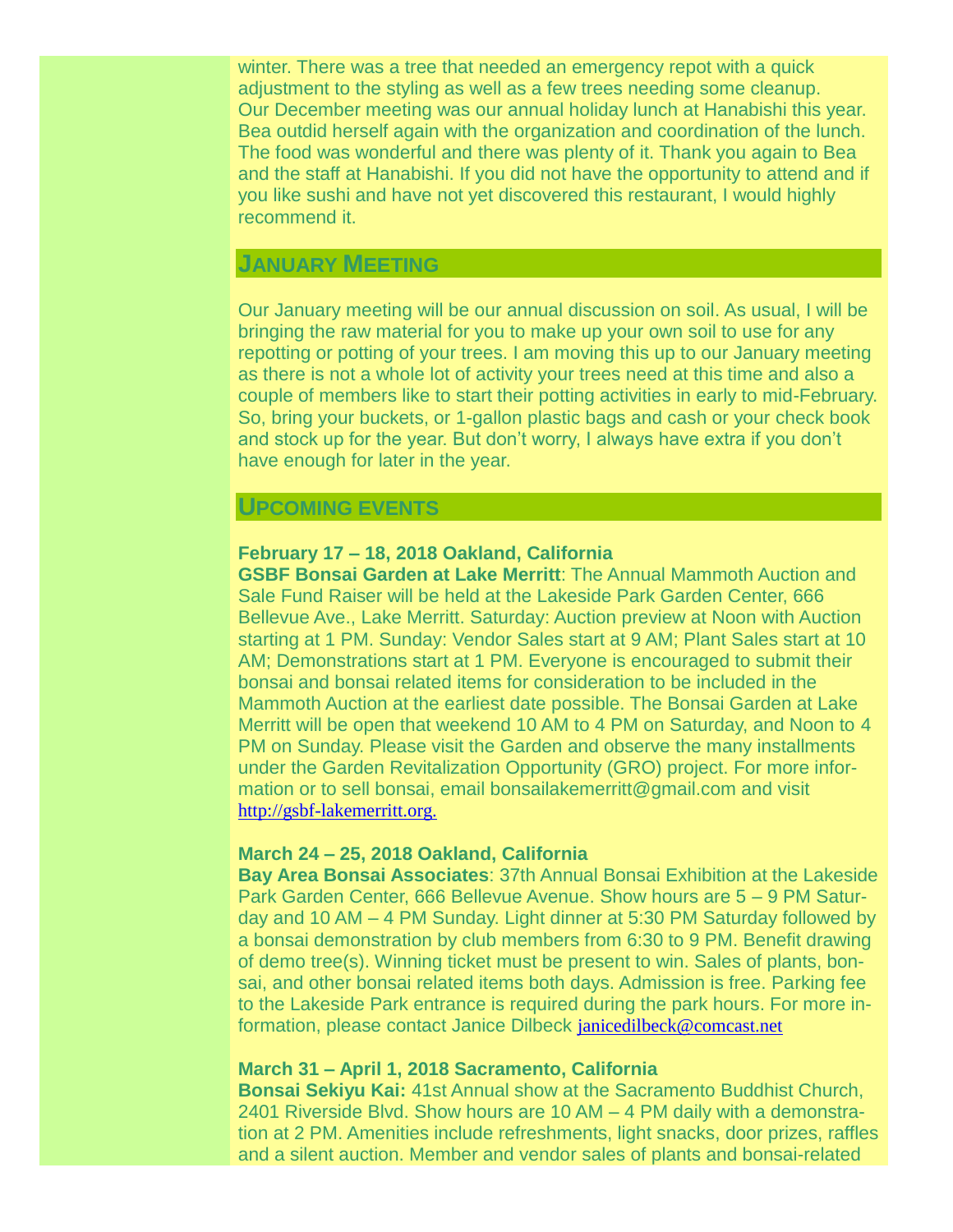items, as well as a food vendor. For more information contact Bonsai Sekiyu Kai at [bonsaisekiyukai@gmail.com](mailto:bonsaisekiyukai@gmail.com)

#### **SENPAI CORNER**

At our holiday lunch, a conversation came up regarding someone in Japan that commented about why a westerner was involved in bonsai, and the remark this person made was: "bonsai is a Japanese thing" … or something similar to that. Actually, historically it is believed that it started much earlier and in a completely different place. So, this Senpai corner is dedicated to a history lesson. Sorry in advance for the wall of words:

On the walls of some Egyptian tombs are carvings and paintings of potted plants over 4000 years ago – did the people of that time ever shape the plant for artistic purposes? Most likely. They also probably realized that by trimming and maintaining their plants, it would cause them to grow slower and remain small.

In India: Circa 1000 B.C. physicians relied on trees, bushes and herbs as sources for extracts and medicines. They kept them intentionally small so that they could be easily carried from door to door. These trees were also prominently displayed, it is thought, as a symbol of office – almost like a barber's pole.

The Chinese name for the artistic potted plant is: P'en Tsai, meaning Pot and Plant respectively

There is evidence that P'en Tsai was already developed before 2000 B.C. By the year 200 B.C. however, most of the major provinces in China had established specific styles of dwarf trees – what we would associate as bonsai; ranging anywhere from the "Earthworm" style of Szechwan province to the "Three winding" style in the northern provinces.

References to the art of bonsai finally shows up in Japan around 1300 A.D. through paintings, poetry and other artwork.

Japan though, is where we get most of our current contributions, the established styles, tools, pots, horticultural knowledge and standards of excellence.

#### **ELECTIONS**

Positions on the Board are still available. Please contact Bea if you are interested.

#### **TIDBITS**

Just a reminder that the 2018 membership dues are now due. Timely payment would be greatly appreciated as this is the only income we generate. Please bring you check at the next meeting or mail to:

Bea Bauerly 873 Curlew Rd Livermore, CA 94551

For dues info, refer to the membership section of this newsletter.